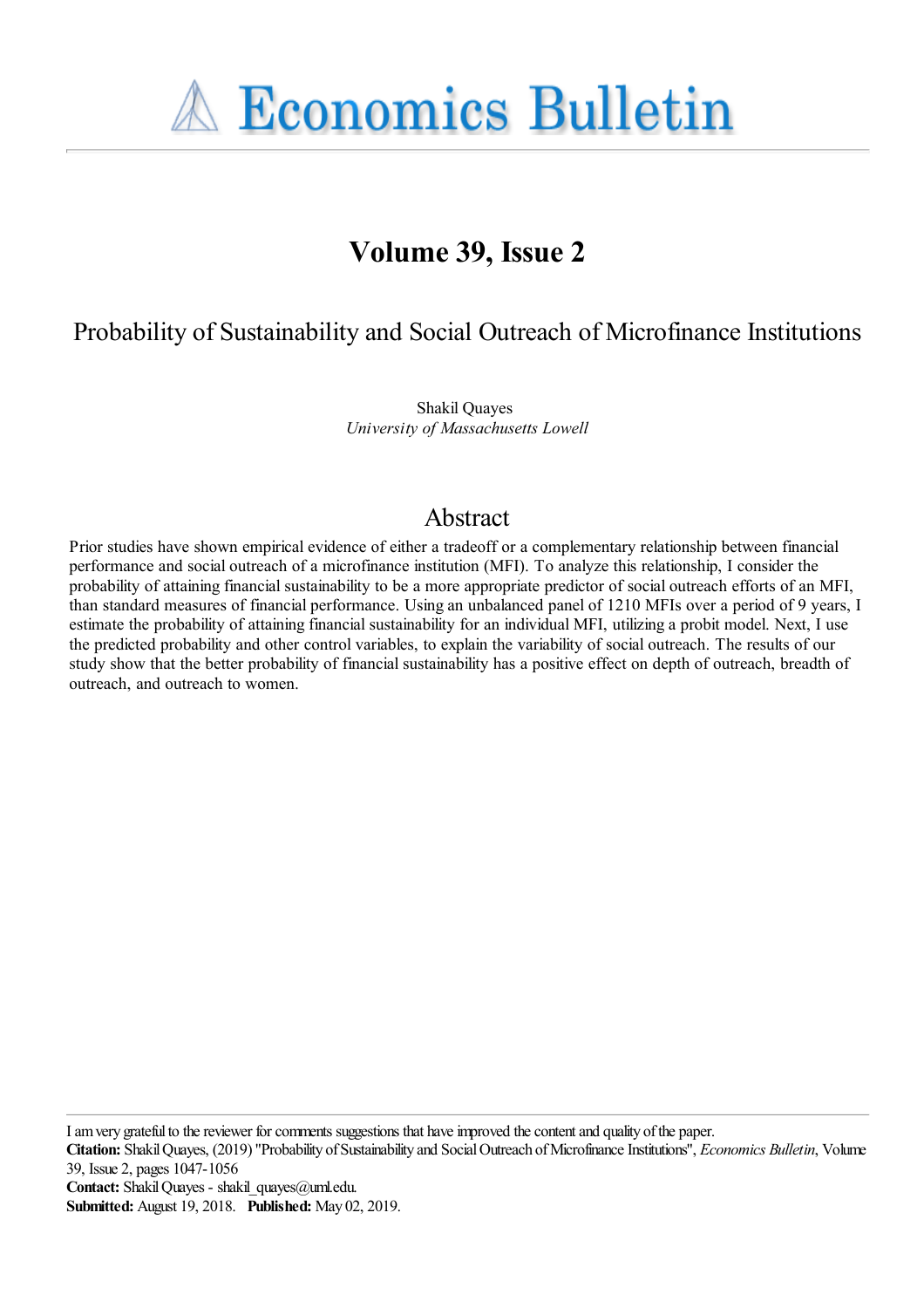### **1. Introduction**

A large portion of the world population have not been able to escape the vicious cycle of poverty. One of the many associated problems with the state of poverty is the dearth of access to funds, which could provide them with an avenue of entrepreneurship. Microcredit is a viable financial alternative for poor people with no access to credit from formal financial institutions, and it has been able to attain some of the objectives such as, eradication of poverty and empowerment of women, by fostering small-scale entrepreneurship through simple access to credit. Microfinance differentiates itself by allocating small loans to the poor, using non-traditional plans such as, group lending, progressive loan structures, immediate repayment plans, collateral-free loans, and collateral substitutes. While the primary goal of Microfinance Institutions (MFI) is to provide credit to poor borrowers, also known as social outreach, they also need to attain financial sustainability in order to wean themselves off donor subsidies.

The rest of the paper is organized as follows; section 2 provides a brief review of the literature; section 3 explains the importance of social outreach and the renewed emphasis on financial sustainability; section 4 describes the data and variables; section 5 details the model and the empirical results; and section 6 provides a summary and conclusions.

#### **2. Literature Review**

Morduch (1999) argued that the high recovery rate of loans in the microfinance industry did not translate into financial sustainability of MFIs, and was skeptical of the notion that financial sustainability would ensure better depth of outreach (Morduch; 2000). Sharma and Zeller (1997) and Zeller (1998), found that repayment performance decreased with the level of poverty in Bangladesh and Madagascar respectively, arguing that the poorest people are more susceptible to economic shocks and invest in activities with a lower rate of return. Navajas et al (2000) and Cull et al (2007) claimed that MFIs were extending loans to households that are near the poverty line, ignoring households that are much below the poverty line.

Navajas et al. (2000), Schreiner (2002), Rhyne (1998) and Von Pischke (1998) contend that greater transaction costs associated smaller loans results in a tradeoff between financial sustainability and depth of outreach, while Olivares-Polanco (2005) found evidence of a trade-off between outreach and sustainability. Manos and Yaron (2009) conclude that tradeoffs may exist between outreach and sustainability in the short-run but also mention that both may improve d over time due to of economy of scale, improved operational modes, and innovations. Paxton (2003) and Hartarska & Nadolnyak (2007) argue against the notion of trade-off, and Gonzalez and Rosenberg (2006) find no evidence of a trade-off. Quayes (2012; 2015) found empirical evidence of a complementary relationship between financial performance and depth of outreach. Kar (2012) showed that leveraging of equity has a negative effect on depth of outreach but has no statistically significant effect on breadth of outreach or outreach to women. Barry and Tacneng (2014) found that nonprofit non-governmental organizations have better social outreach than profit oriented MFIs. Finally, Abdullah and Quayes (2016) have shown a positive association between financial performance and outreach to women.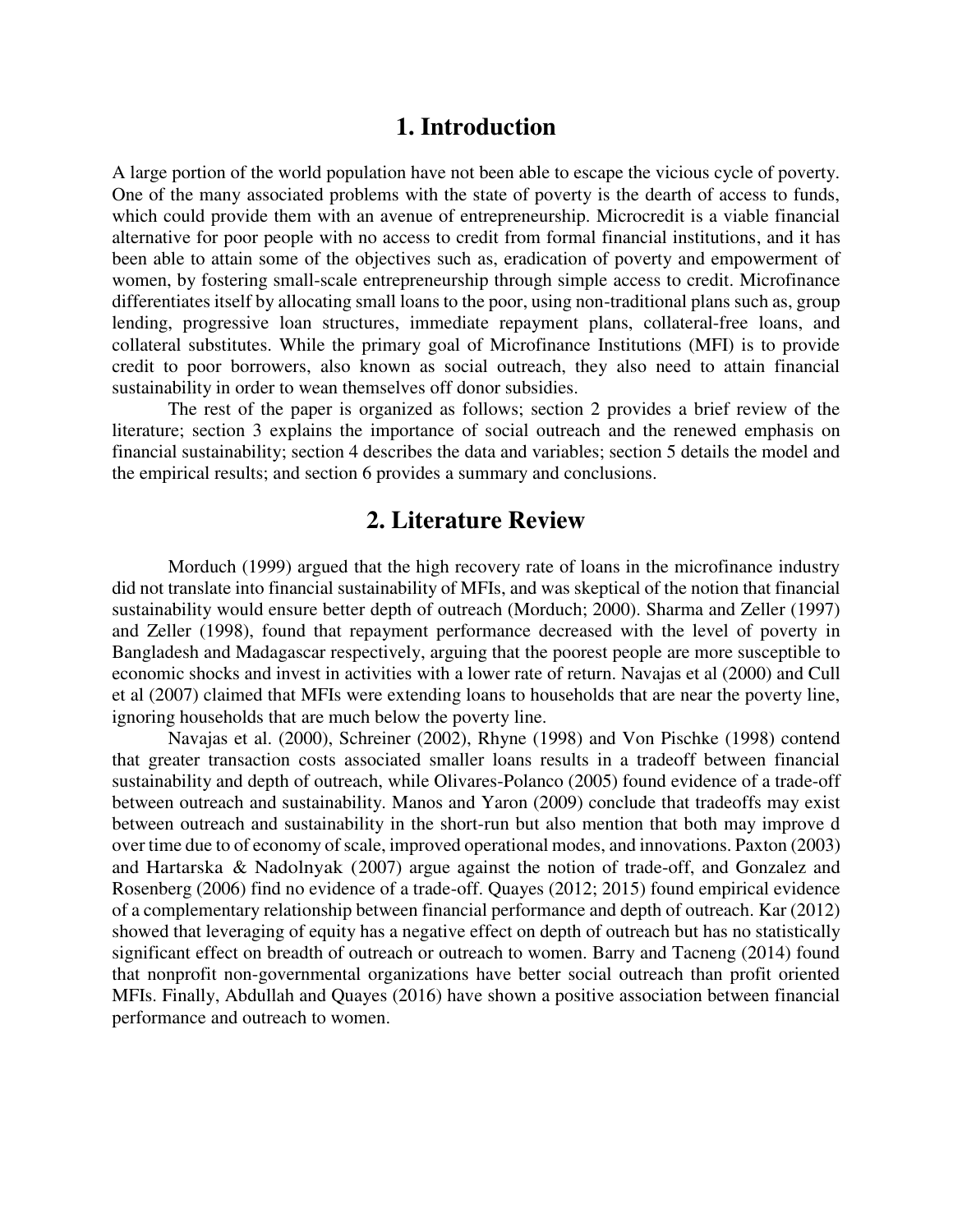### **3. Sustainability and Outreach**

The primary goal of MFIs is to provide extend credit to poor households that have little or no access to credit from the formal financial market. Some measures of the success of such a goal are the number of such borrowers, the proportion of female borrowers, and the poverty level of the borrowers. At the same time, another important goal of MFIs is to achieve financial selfsustainability and wean themselves off the legacy of donor subsidies.

#### *3.1 Importance of Outreach*

I use three measures of social outreach – depth of outreach, breadth of outreach, and outreach to women. Schreiner (2002) formally defined the concepts of depth of outreach and breadth outreach. Depth of outreach is a measure of penetration of credit access to the level of poverty; the poorer the borrower is, the greater the depth of outreach. Depth of outreach measures the amount of credit disbursement to the poorest borrowers. While the ideal measure of depth of outreach would be the average income or wealth of the borrowers, I use the size of loan as a proxy for income of the borrower. Hence, depth of outreach and average loan size are inversely related. Breadth of outreach measures the extension of credit; larger number of borrowers implies greater breadth of outreach. An increase in breadth of outreach may adversely affect depth of outreach when an MFI is expanding its portfolio in the same market. However, it will have no effect on depth of outreach if MFIs are undergoing geographic expansion. Majority of borrowers in the microfinance industry are women, and I define the proportion of female borrowers in an MFI's portfolio as outreach to women. I expect outreach to women to have a positive correlation with depth of outreach since most of the female borrowers (are poor and) receive small loans.

#### *3.2 Importance of Financial Sustainability*

The motivation for an emphasis on financial sustainability stems from the apprehension about the uncertainty of future flow of funds for MFIs that currently operate on subsidies. Financial sustainability would absolve these MFIs of their dependency on outside funding and subsidies, and guarantee continued operation of MFIs without the risk of any future reduction in their loan portfolio. Secondly, donor agencies planning on continued participation and supplying funds expect efficient utilization of their funds. Finally, emphasis on financial sustainability would allow the MFIs, to compete with traditional financial intermediaries, allowing the MFIS to diversify their asset-liability portfolio and have access to sources of funds from deposits.

MFI management is in a unique position to assess its prospect of financial sustainability on a regular basis. As a result, it may adapt the outreach portfolio to reflect its assessment of attaining financial sustainability for that fiscal year. While such assessment is private information to the MFI management, I attempt to estimate the probability of attaining financial sustainability by an MFI, from available data over a large panel of MFIs. After estimating the predicted probability, I can use it to analyze its effect on the social outreach of MFIs.

#### *3.3 Sustainability Outlook and Outreach*

The notion of a trade-off between outreach and sustainability of an MFI, gives rise to some apprehension, that a focus on financial sustainability may adversely affect the industry's primary mission of poverty alleviation. However, I concur with some recent empirical findings that dispel the notion of such a trade-off.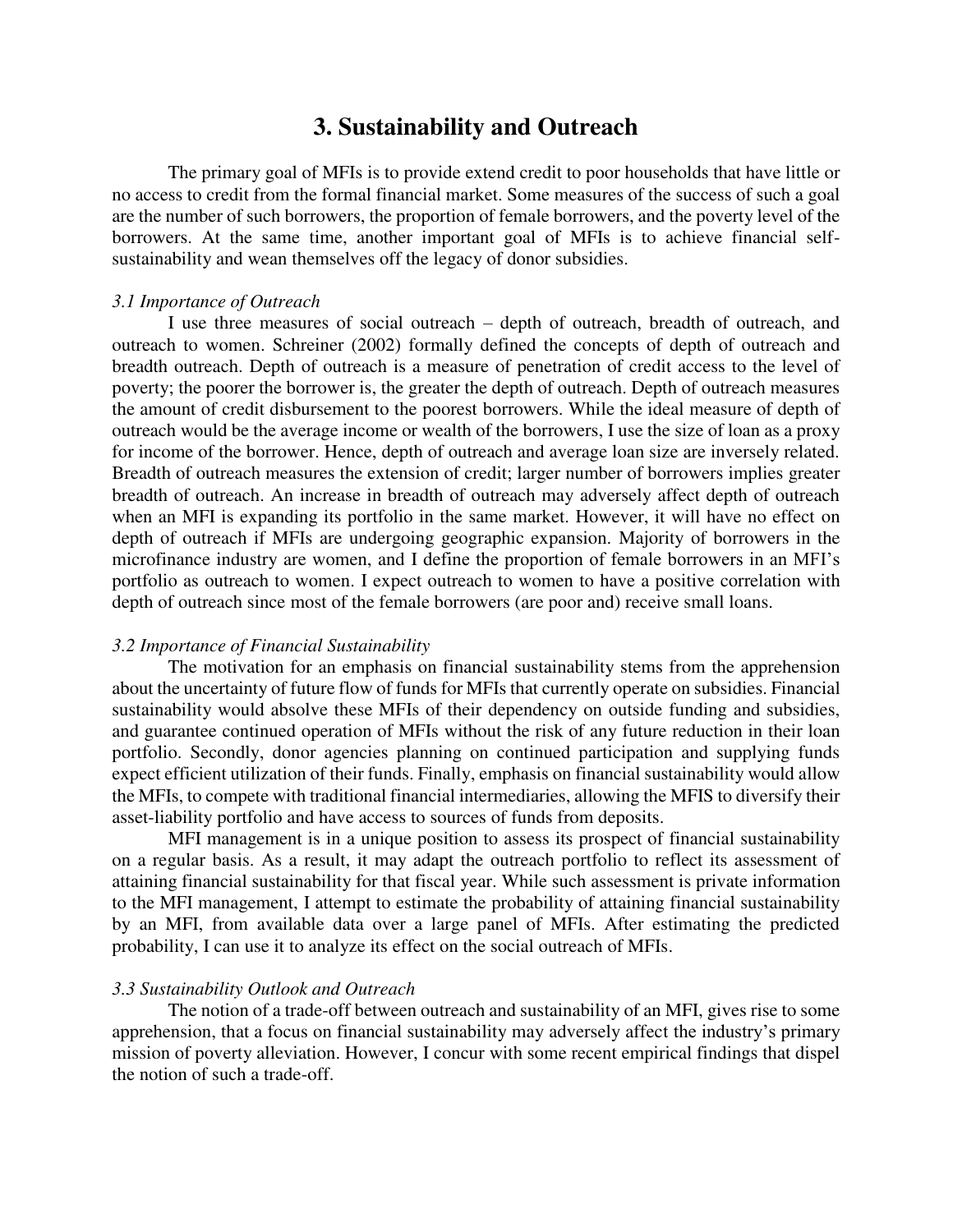This paper examines how the management's outlook of financial sustainability affects the social goal of outreach of MFIs. MFI management may be in a position to assess the probability of financial sustainability and use it to formulate their outreach strategy. While such assessment is not public information, I utilize information on a panel of MFIs to estimate this probability and use it to make inference about its effect on social outreach. While there have been arguments in favor of a tradeoff between financial sustainability and outreach, I hypothesize that a higher probability will result in better depth of outreach, increased breadth of outreach, and greater outreach to women.

### **4. Description of Data and Variables**

The study utilizes an unbalanced panel of 1210 MFIs from 100 countries spanning from the year 2003 to 2011. MIX Market, a web based platform that contains an extensive database of financial information for most of the microfinance institutions in the world, is the source of the data. The database has converted monetary values in local currency into in US dollars and reports the variables in US dollars.

MIX database defines operational self-sufficiency (OSS) as total financial revenue divided by the sum of financial expense, operating expense, and impairment loss. As such, an OSS value of 1 or greater indicates financial self-sufficiency (FSS), and I define a dummy variable FSS equal to 1 if OSS is greater than or equal to 1 and 0 otherwise. Next, I estimate the probability of FSS utilizing a probit model and define this probability as probability of attaining financial sustainability (PFS).

The central focus of this study is to demonstrate empirical evidence in support of the hypothesis that a better prospect of financial sustainability is positively associated with social outreach. I use three measures of social outreach – depth of outreach, breadth of outreach, and outreach to women. Average loan balance per borrower (ALB) represents the size of loans allocated by an MFI; it is the size of the loan when originated. A smaller ALB implies disbursement of smaller loans indicating better depth of outreach. Since the sample includes data from different countries, ALB divided by the gross national income per capita of the respective country, to normalize for the variation in income across countries. Following prior studies in the literature, I use average loan balance per borrower adjusted for GNI (ALBG) to measure the depth of outreach. I measure breadth of outreach by the number of active borrowers (NB) for the MFI. Finally, the fraction of borrowers that are women (WBR) represents the outreach to women by an MFI.

Size of the firm, measured by gross loan portfolio (LP) expressed in US dollars, may have a negative effect if an increase in portfolio size is due to diversification of portfolio by expanding into larger loans but it should not have any effect if it is simply due to geographic expansion. The same arguments holds for the effect of size on outreach to women. On the other hand, an increase in size should have a positive association with breadth of outreach.

Intuitively, a larger level of equity (EQ) should have a positive impact on social outreach, since greater equity may require MFIs to commit to specific outreach targets. Therefore, a larger level of total equity should have a positive impact on depth of outreach, breadth of outreach and outreach to women.

Smaller loans are usually associated with a larger per dollar loan expense. An increase in the total expense ratio (ER) should have favorable effect on depth of outreach. In other words, smaller the loan size would be associated with higher expense ratio. An increase in higher expense ratio should be associated with greater breadth of outreach. The effect of expense ratio on outreach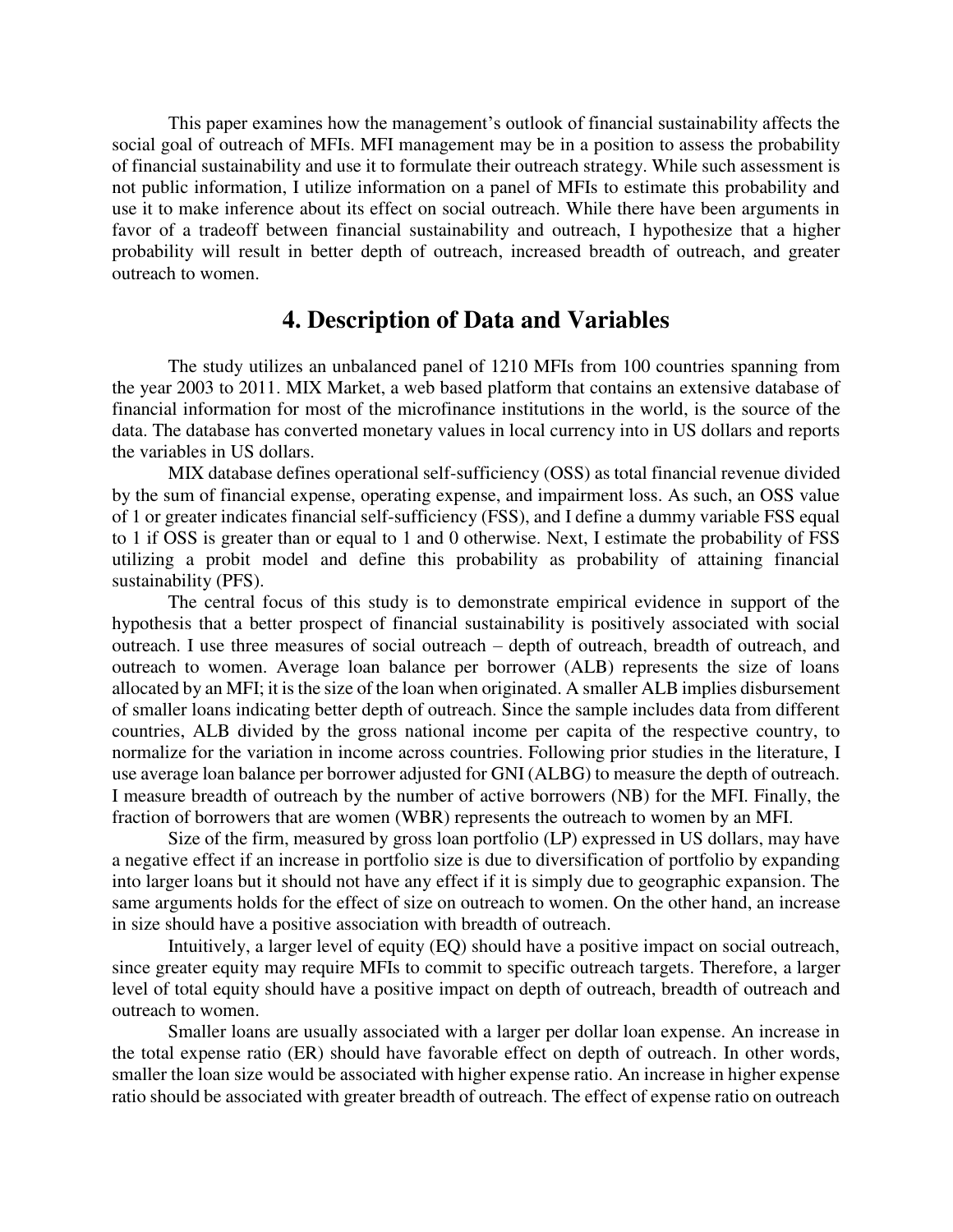to women is ambiguous and I do not have any a priori assumption about its association with outreach to women.

Loan loss reserve ratio (LR), defined as loan loss reserve as a fraction of loan portfolio, is an indicator of anticipated loss from defaults, may discourage MFIs from being aggressive in their effort to extend depth of outreach, and hence it would be negatively associated with better depth of outreach. Anecdotal evidence indicates that small borrowers have better repayment record; this may motivate MFIs to increase their efforts in providing more small loans. On the other hand, LR may be negatively associated with breadth of outreach.

I use the dummy variable nonprofit (NP) which is equal to 1 if the MFI is a nonprofit organization and zero otherwise. The variable will allow us to identify whether nonprofit MFIs achieve better social outreach than for profit MFIs. I expect, nonprofit MFIs to achieve better social outreach in terms of depth of outreach, breadth of outreach, and outreach to women, than for profit MFIs.

| Variable    | Average    | <b>Standard Deviation</b> | Median    | Minimum          | Maximum        |
|-------------|------------|---------------------------|-----------|------------------|----------------|
| <b>OSS</b>  | 1.1805     | 0.3094                    | 1.1343    | $-0.2874$        | 2.9982         |
| LP          | 42,257,237 | 232,860,028               | 5,332,463 | 562              | 10,018,228,234 |
| EQ          | 10,338,592 | 46.4260                   | 2.0603    | $\overline{4}$   | 1,807,154,084  |
| ER          | 0.2442     | 0.1377                    | 0.2120    | $\overline{0}$   | 1.6289         |
| <b>LR</b>   | 0.0175     | 0.1841                    | 0.0030    | $\overline{0}$   | 13.0655        |
| NP          | 0.5246     | 0.4994                    | 1.0000    | $\overline{0}$   | 1.0000         |
| RG          | 0.6116     | 0.4874                    | 1.0000    | $\overline{0}$   | 1.0000         |
| <b>PFS</b>  | 0.7790     | 0.1606                    | 0.8273    | 0.000006         | 0.9927         |
| <b>ALBG</b> | 0.6910     | 2.0745                    | 0.2969    | 0.0010           | 94.7120        |
| <b>NAB</b>  | 82448.39   | 453,405.50                | 11524.50  | $\overline{2}$   | 8,519,497      |
| <b>WBR</b>  | $0.6570*$  | $0.2760*$                 | $0.6515*$ | $\boldsymbol{0}$ | 1.0000         |
| N           | 6182       |                           |           |                  |                |

#### **Table I Descriptive Statistics**

 $*$  N=5525

From table 1, we can see that the average operation self-sustainability of the MFIs in our sample is 1.18 with a median of 1.13. Hence, a majority of the MFIs in our sample attain financial self-sufficiency. Although the average gross loan portfolio is about \$42 million, the median MFI has a loan portfolio of \$5.33 million. More than fifty percent of the MFIs in the sample are nonprofit and almost two-thirds of the borrowers are women. The median MFI has more than eleven thousand borrowers. As per our estimation, the median MFI has an estimated probability of attaining financial sustainability equal to 0.83. The ninetieth percentile MFI has an estimated probability of 0.92 while the tenth percentile has a probability of 0.72.

### **5. Model and Empirical Results**

First, I estimate the following probit model and estimate the predicted probability (PFS) of attaining financial self-sufficiency, based on the results from the estimated model: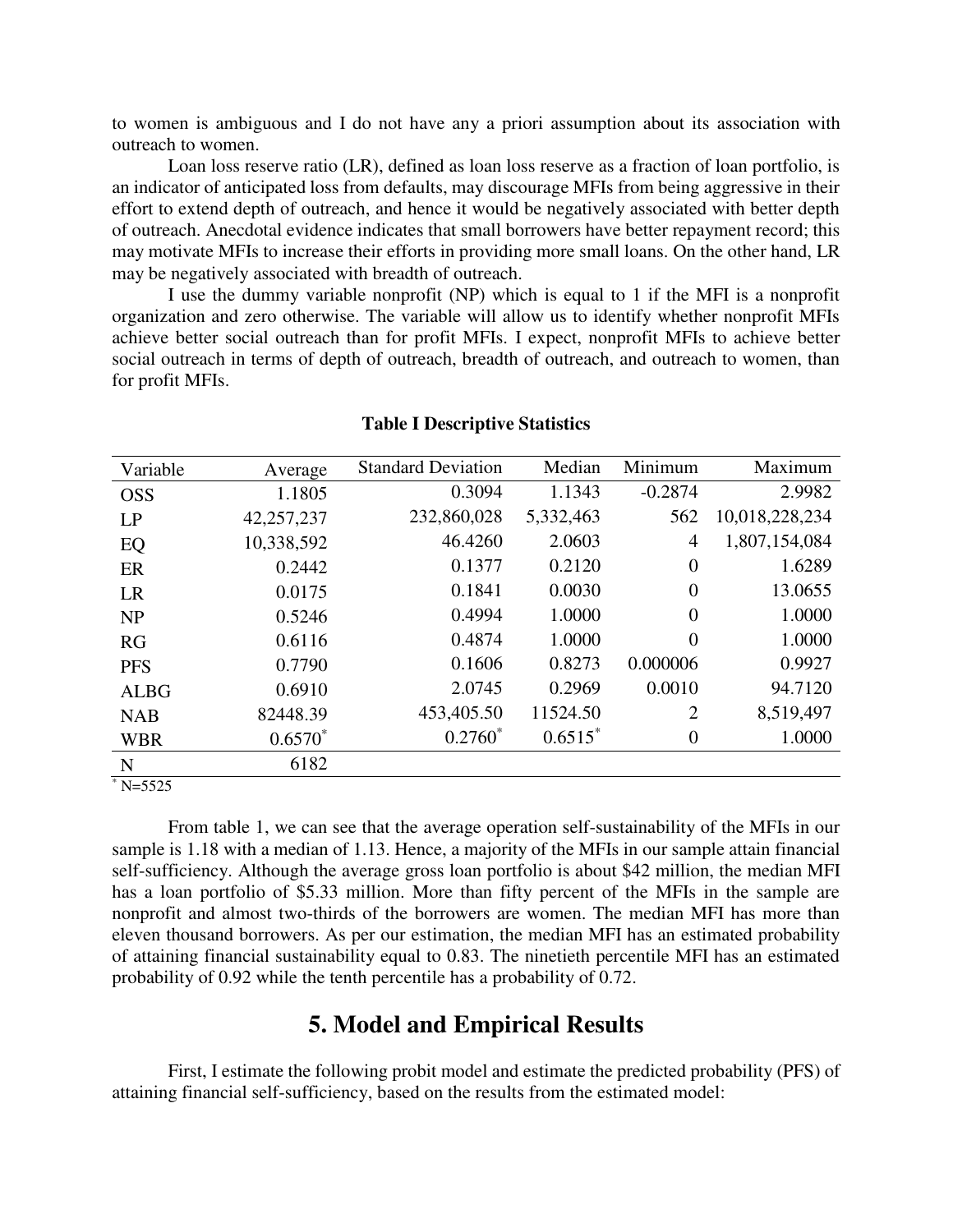$$
P(FSS_{it} = 1) = \Phi(\beta_0 + \beta_1 LP_{it} + \beta_2 EQ_{it} + \beta_3 TR_{it} + \beta_4 LR_{it} + \beta_5 RG_{it}) + u_{it} \tag{1}
$$

where

 $LP = Log$  of gross loan portfolio

 $EQ = Log of total equity$ 

ER = Total expense ratio

 $LR =$ Loan loss reserve ratio

 $RG = 1$  if the MFI is regulated and 0 otherwise.

The focus of this study is to find an association between the probability of financial sustainability and the social outreach of an MFI. Equation 2 models the financial performance of MFIs as a function of probability of financial sustainability and other firm-specific characteristics:

$$
SP_{it} = \alpha_i + \lambda PFS_i + \beta' M_{it} + \varepsilon_{it}
$$
 (2)

where, SP measures social performance; LS represents the prevailing legal system in the country; and M is a vector of MFI-specific control variables. To delineate the association between the legal system and the social performance of MFIs based on equation (2), I estimate the following panel regression model described by equation (3).

$$
SP_{it} = \alpha_i + \beta_1 LP_{it} + \beta_2 EQ_{it} + \beta_3 ER_{it} + \beta_4 LR_{it} + \beta_5 NP_{it} + \beta_6 PFS_{it} + \varepsilon_{it}
$$
(3)

where

SP = Social Performance measured by (i) log of average loan balance per borrower divided by per capital GNI (ALBG); (ii) log of number of borrowers (NAB); and (iii) proportion of female borrowers (WBR).

 $NP = 1$  if MFI is not for profit and 0 otherwise

PFS = Predicted probability of achieving financial sustainability

| Variable   | Depth of Outreach      | <b>Breadth of Outreach</b> | <b>Outreach to Women</b> |
|------------|------------------------|----------------------------|--------------------------|
| LP         | $0.0698***$            | $0.6255***$                | $-0.0146***$             |
|            | (7.12)                 | (65.50)                    | $(-3.56)$                |
| EQ         | $-0.0381***$           | 0.0155                     | 0.0011                   |
|            | $(-3.61)$              | (1.50)                     | (0.26)                   |
| ER         | $-1.4153***$           | $1.5292***$                | $0.2233**$               |
|            | $(-5.60)$              | (6.21)                     | (2.14)                   |
| LR         | $-0.016$               | 0.0137                     | $-0.0053$                |
|            | $(-0.62)$              | (0.55)                     | $(-0.23)$                |
| <b>PFS</b> | $-0.4358$ <sup>*</sup> | $0.7616***$                | $0.1734*$                |
|            | $(-1.84)$              | (3.30)                     | (1.76)                   |
| Constant   | $-1.0243***$           | $-1.612***$                | $0.6777***$              |
|            | $(-6.51)$              | $(-10.53)$                 | (10.49)                  |

#### **Table II Probability of Sustainability and Social Outreach: Fixed Effects Model**

t-statistics are reported within parentheses

\*\*\*Indicates statistical significance at the 0.01 level.

\*\*Indicates statistical significance at the 0.05 level.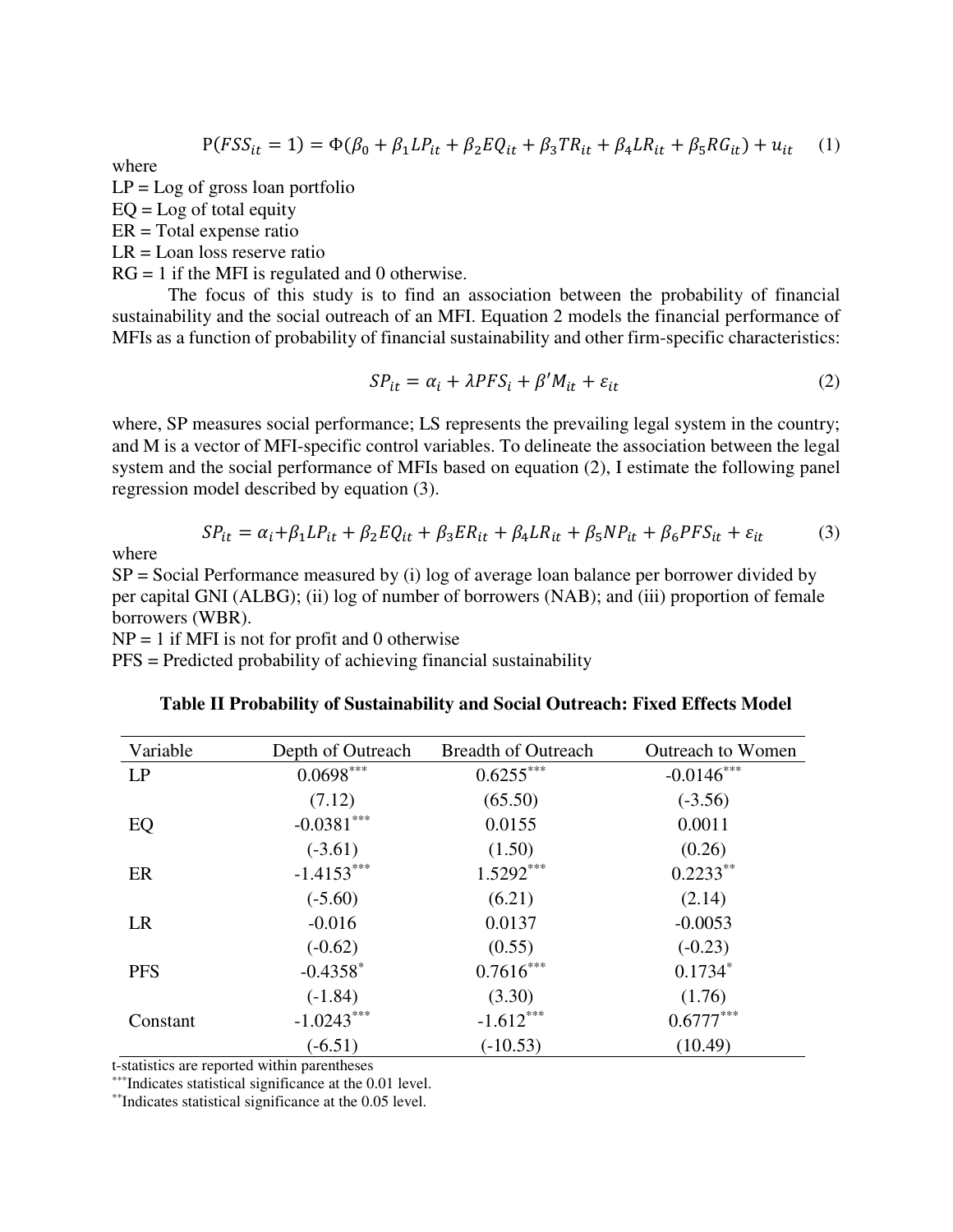\* Indicates statistical significance at the 0.10 level.

Table 2 reports the estimated coefficients for depth of outreach, breadth of outreach, and outreach to women, from the firm (MFI) fixed effects model and table 3 reports the estimated coefficients from the random effects model. I conducted the Hausman test and rejected the null hypothesis of consistent random effects estimators for each of the three measures of outreach. As such, I rely on the estimated coefficients from fixed models to interpret the results and make inferences.

Both models show that an increase in the estimated probability of attaining financial sustainability (PFS) results in a decrease in average loan balance per borrower (ALBG). The estimated coefficient is significant at the ten percent level in the fixed effect model, and this implies that a 0.01 increase in PFS would result in a 0.44% decrease in ALBG. The estimated coefficient of PFS in random effects model is significant at the one percent level, and an increase of 0.01 in PFS would result in a 0.90% decrease in ALBG. This indicates that an increase in PFS results in greater depth of outreach. While, it is encouraging that probability of better financial performance and depth of outreach have a positive association, it is also discouraging that worsening outcome of financial sustainability will push MFIs to reduce their depth of outreach.

| Variable   | Depth of Outreach | <b>Breadth of Outreach</b> | <b>Outreach to Women</b> |
|------------|-------------------|----------------------------|--------------------------|
| LP         | $0.0845***$       | $0.6405***$                | $-0.0117***$             |
|            | (8.83)            | (68.57)                    | $(-3.14)$                |
| EQ         | $-0.0276***$      | 0.0093                     | $-0.0093**$              |
|            | $(-2.66)$         | (0.92)                     | $(-2.29)$                |
| ER         | $-2.1433***$      | $1.6713***$                | $0.4238***$              |
|            | $(-8.66)$         | (6.92)                     | (4.41)                   |
| LR         | $-0.0357$         | 0.0188                     | $-0.0013$                |
|            | $(-1.38)$         | (0.75)                     | $(-0.05)$                |
| <b>NP</b>  | $-0.3759***$      | $0.1580**$                 | $0.0775***$              |
|            | $(-6.03)$         | (2.26)                     | (5.20)                   |
| <b>PFS</b> | $-0.9047***$      | $0.8325***$                | $0.3100***$              |
|            | $(-3.88)$         | (3.66)                     | (3.38)                   |
| Constant   | $-0.6895***$      | $-2.0626***$               | $0.5776***$              |
|            | $(-4.33)$         | $(-13.10)$                 | (9.67)                   |

**Table III Probability of Sustainability and Social Outreach Random Effects Model** 

t statistics are shown within parentheses.

\*\*\*Indicates statistical significance at the 0.01 level.

\*\*Indicates statistical significance at the 0.05 level.

\* Indicates statistical significance at the 0.10 level.

The second column from table 2 and table 3 lists the estimated coefficients for breadth of outreach. An increase in PFS results in an increase in the number of borrowers (NAB) or breadth of outreach. In both models, the estimated coefficient for PFS is statistically significant at the one percent level. For a 0.01 increase in PFS, we can expect a 0.76% increase in NAB as per the fixed effects model and a 0.83% increase according to the random effects model. From a policy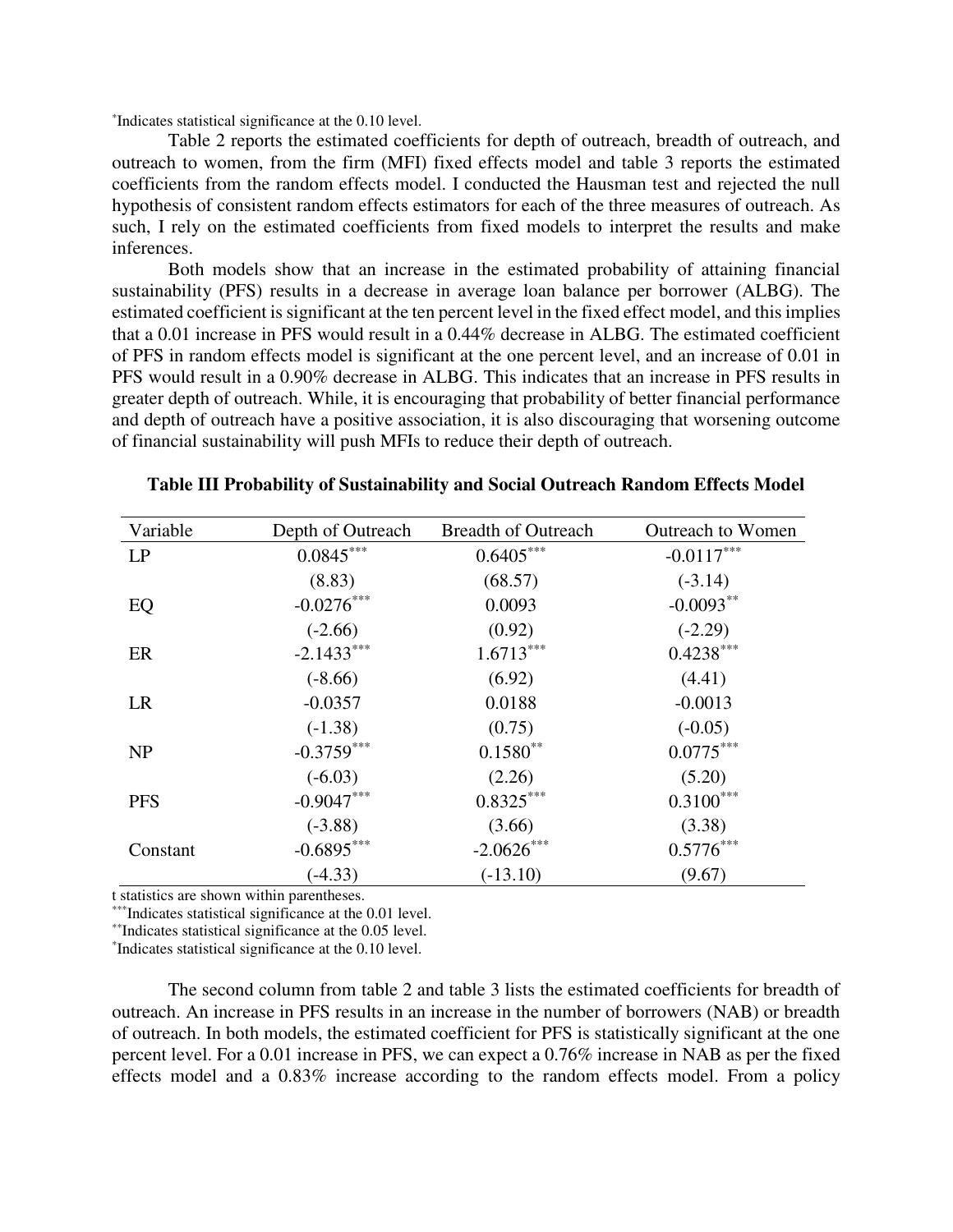standpoint, it is encouraging to see that better financial performance prospect will result in greater breadth of outreach.

The estimated regression results for outreach to women measured by the proportion of women borrowers (WBR) reported in third column of tables 2 and 3, show that an increase in PFS results in an increase in WBR. The results are similar to the results for depth of outreach for both regression models. In the case of random effects panel model, the estimated coefficient for PFS is statistically significant at the one percent level, while it is significant at the ten percent level for the fixed effects panel model. For a 0.01 increase in PFS, we can expect a 0.0017 increase in the fraction of female borrowers according to the fixed effects model and 0.0031 increase according to the random effects model. The results indicate that an increase in PFS will result in a better outreach to women, while the reverse would be true for a decrease in PFS.

Size measured by gross loan portfolio (LP), has a positive effect on breadth of outreach, but a negative effect on depth of outreach and outreach to women. The level of equity has a positive effect on depth of outreach but its effect on either breadth of outreach or outreach to women is not statistically significant. Increased expenditure ratio is positively associated with all three measure of outreach. The estimated coefficient for loan-loss reserve ratio is not statistically significant. Finally, estimates from the random effects model indicates that that nonprofit MFIs achieve better depth of outreach, breadth of outreach, and greater outreach to women.

| Variable   | Depth of Outreach | <b>Breadth of Outreach</b> | <b>Outreach to Women</b> |
|------------|-------------------|----------------------------|--------------------------|
| LP         | $0.0756***$       | $0.6341***$                | $-0.0111***$             |
|            | (8.08)            | (69.46)                    | $(-2.95)$                |
| EQ         | $-0.0369***$      | 0.0119                     | $-0.0034$                |
|            | $(-3.65)$         | (1.20)                     | $(-0.84)$                |
| ER         | $-1.6544***$      | $1.5735***$                | $0.2901***$              |
|            | $(-6.79)$         | (6.63)                     | (2.93)                   |
| LR         | $-0.0187$         | 0.0153                     | $-0.0064$                |
|            | $(-0.75)$         | (0.63)                     | $(-0.29)$                |
| <b>NP</b>  | $-0.4008***$      | $0.1647*$                  | $0.0832***$              |
|            | $(-4.99)$         | (1.87)                     | (4.38)                   |
| <b>PFS</b> | $-0.5158$ **      | $0.7744***$                | $0.1924**$               |
|            | $(-2.25)$         | (3.47)                     | (2.03)                   |
| Constant   | $-0.8264***$      | $-1.9374***$               | $0.6061***$              |
|            | $(-5.13)$         | $(-12.14)$                 | (9.72)                   |

#### **Table IV Probability of Sustainability and Social Outreach Hausman-Taylor Model**

t statistics are shown within parentheses.

\*\*\*Indicates statistical significance at the 0.01 level.

\*\*Indicates statistical significance at the 0.05 level.

\* Indicates statistical significance at the 0.10 level.

The results reported in table 2 and table are based on the assumption of one-way causality between financial sustainability and social outreach. However, it could very well be that outreach variables also have an effect on financial sustainability. To address possible endogeneity in the models, I utilized the Hausman-Taylor panel regression model, which allows one or more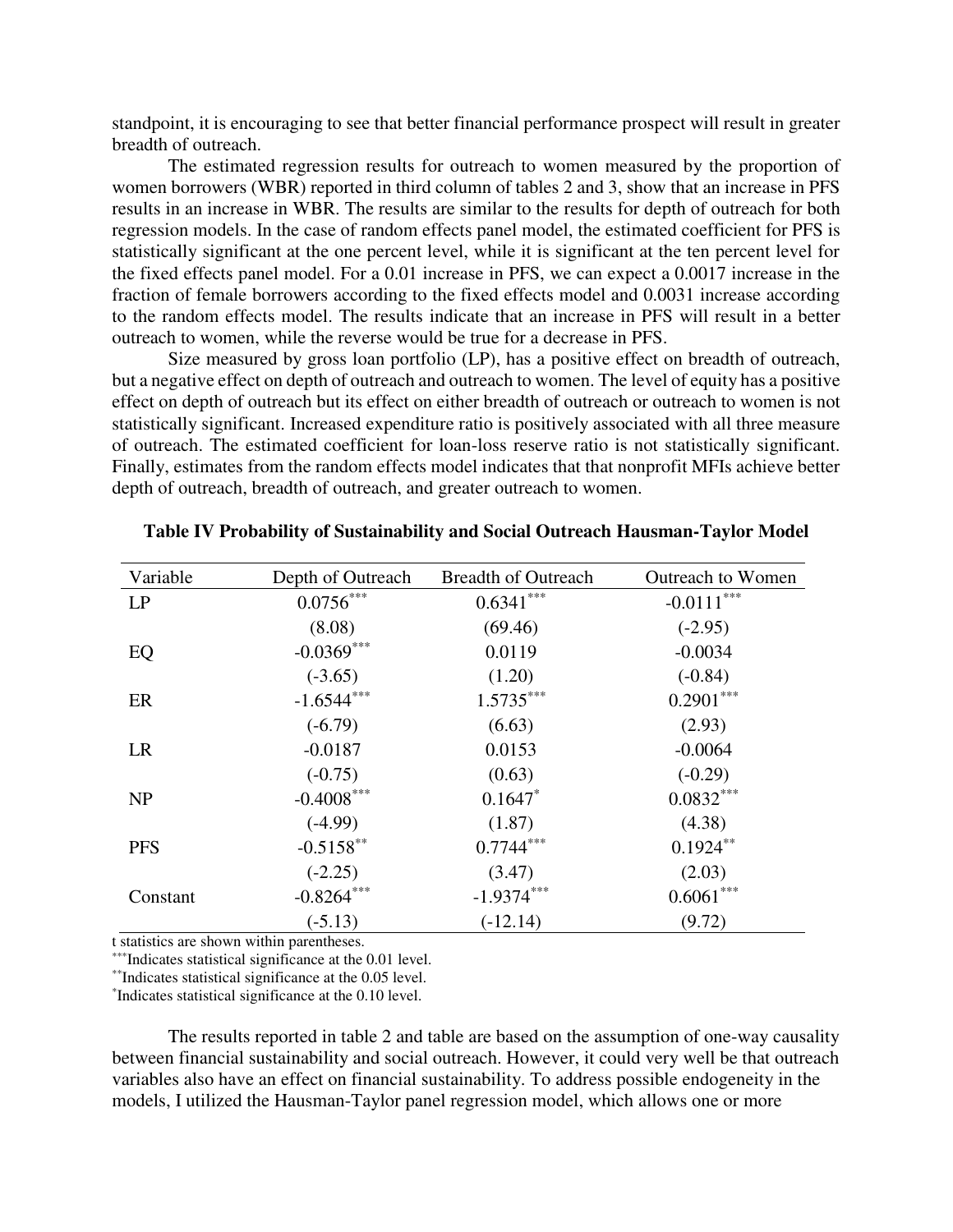explanatory variables to be correlated with individual effects. It also captures the effect of timeinvariant variables that fixed effects models cannot capture. The estimated coefficients of the Hausman-Taylor panel regression are reported in table 4. The results indicate that PFS has positive effect on depth of outreach, breadth of outreach, and the outreach to women. The estimated coefficients of PFS for all three measures of outreach are significant at the one percent level of significance.

For robustness check, I also utilized a one-step method, by running firm fixed effects model and random effects model panel regression using operational self-sufficiency (OSS) as an explanatory variable instead, of using the estimated probability of attaining financial sustainability (PFS). Results are reported in table A1 and table A2 of the appendix. The estimated coefficients of OSS for all three measures of outreach have the same sign as the estimated coefficients of PFS, in both the firm fixed effects model and the random effects model. Although the estimated coefficient of OSS is not statistically significant (in either the fixed effect model or the random effects model) for depth of outreach, estimated coefficients of OSS are significant at the one percent level for both models for breadth of outreach and outreach to women. This shows that while an increase in OSS does not have a negative effect on depth of outreach, it actually has a positive effect on breadth of outreach and outreach to women.

Finally, I also estimated the random effects model using country fixed effects. The results reported in table A3 of the appendix clearly shows that an increase in the probability of financial sustainability has a positive effect on the depth of outreach, breadth of outreach, and the outreach to women. The estimated coefficient of PFS in each of the three regression models is statistically significant the one percent level.

While financial outreach can affect outreach, it is very plausible that outreach may also affect financial sustainability. As a robustness check for the results, I estimated a Hausman-Taylor panel regression model, to address possible endogeneity of two-way causality between probability of attaining financial sustainability and social outreach, reported in table 4. PFS has a negative effect on average loan per borrower and the estimated coefficient if significant at the five percent level. The effect of PFS on number of borrowers and proportion of women borrowers is positive and significant at the one percent level. Hence, the results continue to show a positive relationship between probability of achieving financial sustainability and social outreach measured by depth of outreach, breadth of outreach, and outreach to women.

### **6. Conclusion**

I estimate the probability of financial sustainability of an MFI and then utilize it to investigate its possible effect on social outreach. While there have been arguments in favor of a tradeoff between financial sustainability and outreach, I show empirical evidence that a higher PFS will result in better social outreach. Using panel regression models, I show that an increase in the probability of attaining financial sustainability results in increased depth of outreach, better breadth of outreach, and greater outreach to women. These results are robust to using a one-step estimation using OSS as the explanatory variable, including a country fixed effect, and using a Hausman-Taylor panel model to address possible endogeneity. These results refute the notion of tradeoff between social outreach and financial performance, and show empirical evidence of a positive association between social outreach and financial sustainability. However, the pressure of achieving financial sustainability may often induce MFIs facing lower probability of achieving financial sustainability, to deviate from their mission of social outreach.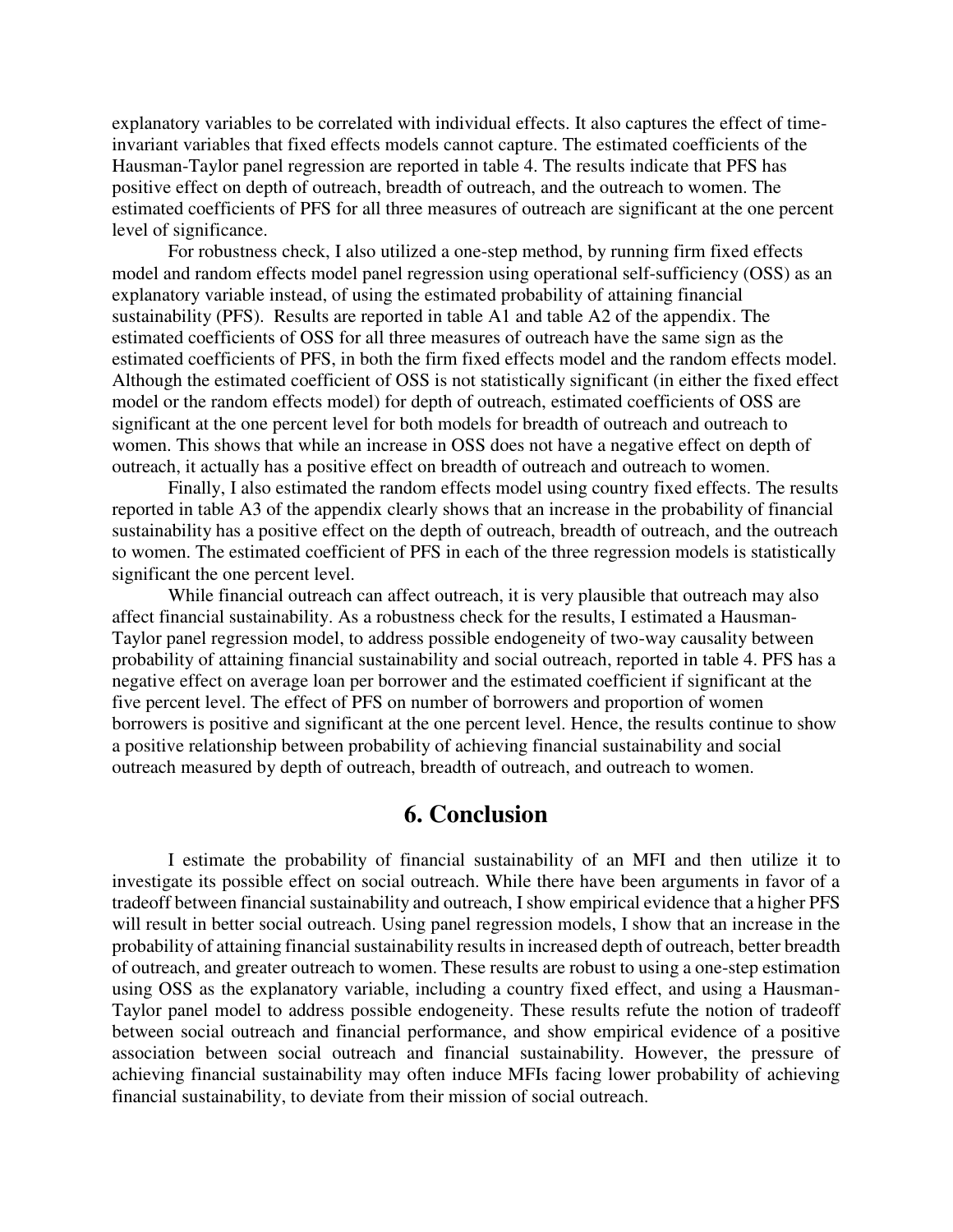### **References**

- Abdullah, S. and S. Quayes (2016) "Do Women Borrowers Augment Financial Performance of MFIs?" *Applied Economics* **48(57)**, 5593-5604.
- Barry, T.A. and R. Tacneng (2014) "The Impact of Governance and Institutional Quality on MFI Outreach and Financial Performance in Sub-Saharan Africa" *World Development* **58(C)**, 1-20.
- Cull, R., A. Demirguc-Kunt, J. Morduch (2007) "Financial Performance and Outreach: a Global Analysis of Leading Microbanks" *Economic Journal* **117**, 107–33.
- Gonzalez, A. and R. Rosenberg (2006) "The State of Microfinance Outreach, Profitability and Poverty: Findings from a Database of 2300 Microfinance Institutions" http://dx.doi.org/10.2139/ssrn.1400253
- Hartarska, V. and D. Nadolnyak (2007) "Do Regulated Microfinance Institutions Achieve Better Sustainability and Outreach? Cross Country Evidence" *Applied Economics* **39(10-12)**, 1207-22.
- Kar, A.K. (2012) "Does Capital and Financing Structure Have Any Relevance to the Performance of Microfinance Institutions?" *[International Review of Applied Economics](javascript:__doLinkPostBack()* **26(3)**, 329-48.
- Manos, R. and J. Yaron (2009) "Key Issues in Assessing the Performance of Microfinance Institutions" *Canadian Journal of Development Studies* **29**, 101–22.
- Morduch, J. (1999) "The Microfinance Promise" *Journal of Economic Literature* **37**, 1569–614.
- Morduch, J. (2000) "The Microfinance Schism" *World Development* **28**, 617–29.
- Navajas, S., M. Schreiner, R.L. Meyer, C. Gonzalez-Vega, and J. Rodriguez-Meza (2000) "Microcredit and the poorest of the poor: theory and evidence from Bolivia" *World Development* **26**, 333–46.
- Olivares-Polanco, F. (2005) "Commercializing Microfinance and Deepening Outreach? Empirical Evidence from Latin America" *Journal of Microfinance* **7(8)**, 47-69.
- Paxton, J. (2003) "A Poverty Outreach Index and its Application to Microfinance" *Economics Bulletin* **9**, 1–10.
- Quayes, S. (2012) "Depth of Outreach and Financial Sustainability of Microfinance Institutions" *Applied Economics* **44(25-27)**, 3421-3433.
- Quayes, S. (2015) "Outreach and Performance of Microfinance Institutions: A Panel Analysis" *Applied Economics* **47(18)**, 1909-1925.
- Rhyne, E. (1998) "The Yin and Yang of Microfinance: Reaching the Poor and Sustainability" *Microbank Bulletin* **2**, 6–8.
- Sharma, M. and M. Zeller (1997) "Repayment Performance in Group Based Credit Programs in Bangladesh: An Empirical Analysis" *World Development* **25**, 1731–42.
- Schreiner, M. (2002) "Aspects of Outreach: A Framework for Discussion of the Social Benefits of Microfinance" *Journal of International Development* **14**, 591–603.